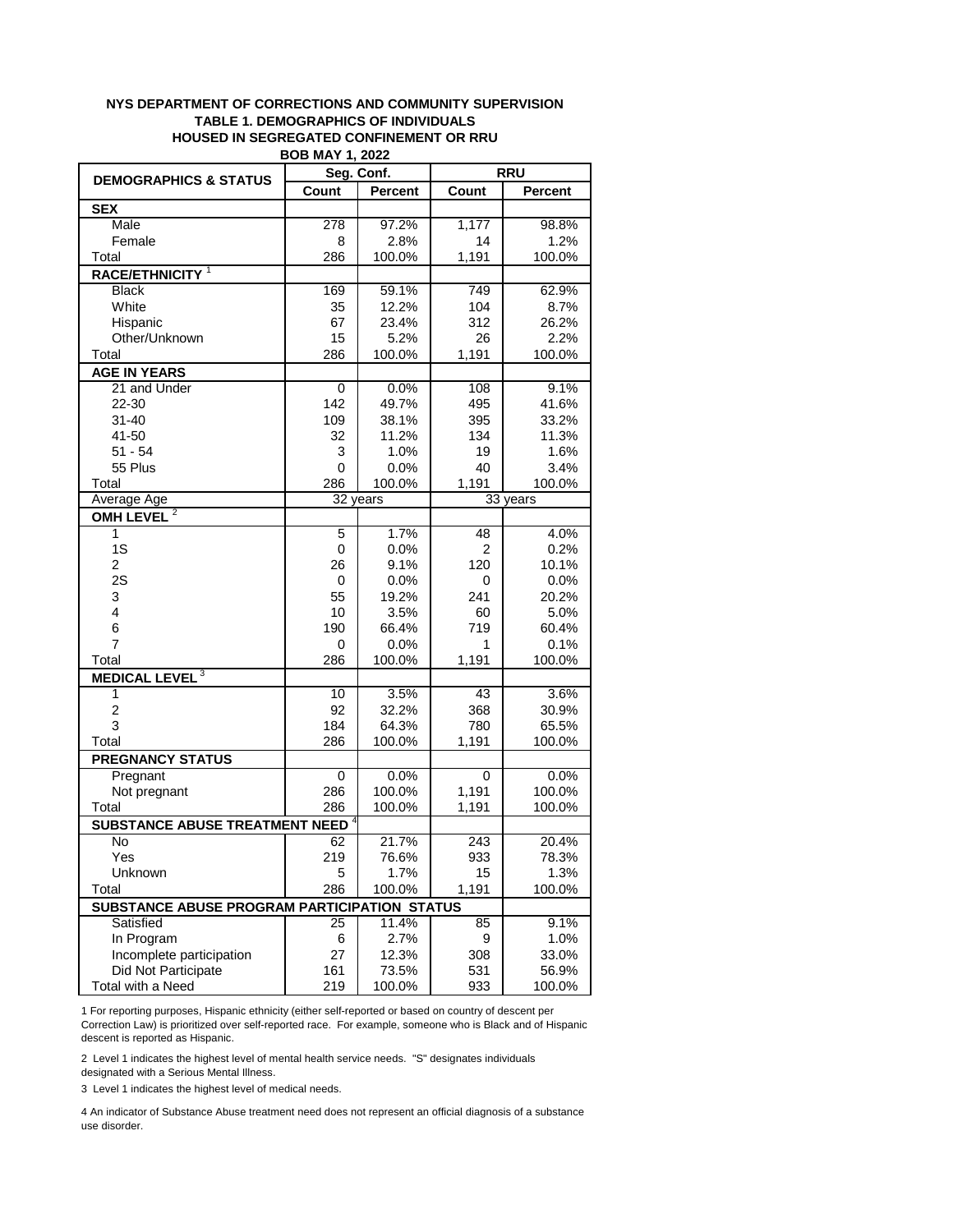| NYS DEPARTMENT OF CORRECTIONS AND COMMUNITY SUPERVISION<br>TABLE 2. HOUSING BY FACILITY FOR INDIVIDUALS IN SEGREGATED |                |             |                |  |  |  |
|-----------------------------------------------------------------------------------------------------------------------|----------------|-------------|----------------|--|--|--|
| <b>CONFINEMENT OR RRU</b>                                                                                             |                |             |                |  |  |  |
| <b>BOB MAY 1, 2022</b>                                                                                                |                |             |                |  |  |  |
| <b>FACILITY</b>                                                                                                       | Seg. Conf.     | <b>RRU</b>  | <b>TOTAL</b>   |  |  |  |
| <b>ADIRONDACK</b>                                                                                                     | $\overline{0}$ | 6           | $\overline{6}$ |  |  |  |
| <b>ALBION</b>                                                                                                         | 3              | 6           | 9              |  |  |  |
| <b>ATTICA</b>                                                                                                         | 24             | 12          | 36             |  |  |  |
| <b>AUBURN</b>                                                                                                         | 12             | $\mathbf 0$ | 12             |  |  |  |
| <b>BARE HILL</b>                                                                                                      | 3              | $\mathbf 0$ | 3              |  |  |  |
| <b>BEDFORD HILL</b>                                                                                                   | 5              | 8           | 13             |  |  |  |
| <b>CAPE VINCENT</b>                                                                                                   | 10             | 0           | 10             |  |  |  |
| <b>CAYUGA</b>                                                                                                         | $\overline{2}$ | 104         | 106            |  |  |  |
| <b>CLINTON</b>                                                                                                        | 25             | 0           | 25             |  |  |  |
| <b>COLLINS</b>                                                                                                        | 14             | 83          | 97             |  |  |  |
| <b>COXSACKIE</b>                                                                                                      | 10             | 46          | 56             |  |  |  |
| <b>EASTERN</b>                                                                                                        | 4              | 0           | 4              |  |  |  |
| <b>ELMIRA</b>                                                                                                         | 13             | $\mathbf 0$ | 13             |  |  |  |
| <b>FISHKILL</b>                                                                                                       | $\overline{7}$ | 130         | 137            |  |  |  |
| <b>FIVE POINTS</b>                                                                                                    | 9              | 79          | 88             |  |  |  |
| <b>FRANKLIN</b>                                                                                                       | $\overline{7}$ | 0           | $\overline{7}$ |  |  |  |
| <b>GOUVERNEUR</b>                                                                                                     | 17             | 116         | 133            |  |  |  |
| <b>GREAT MEADOW</b>                                                                                                   | 9              | 107         | 116            |  |  |  |
| <b>GREEN HAVEN</b>                                                                                                    | 14             | $\mathbf 0$ | 14             |  |  |  |
| <b>GREENE</b>                                                                                                         | 15             | 0           | 15             |  |  |  |
| <b>GROVELAND</b>                                                                                                      | 8              | 0           | 8              |  |  |  |
| <b>HUDSON</b>                                                                                                         | 1              | 15          | 16             |  |  |  |
| <b>MIDSTATE</b>                                                                                                       | 15             | 0           | 15             |  |  |  |
| <b>MOHAWK</b>                                                                                                         | 9              | $\mathbf 0$ | 9              |  |  |  |
| <b>ORLEANS</b>                                                                                                        | 3              | 102         | 105            |  |  |  |
| <b>RIVERVIEW</b>                                                                                                      | $\mathbf{1}$   | $\mathbf 0$ | 1              |  |  |  |
| <b>SHAWANGUNK</b>                                                                                                     | 3              | 0           | 3              |  |  |  |
| <b>SING SING</b>                                                                                                      | 8              | 0           | 8              |  |  |  |
| <b>SULLIVAN</b>                                                                                                       | $\mathbf{1}$   | 0           | 1              |  |  |  |
| <b>ULSTER</b>                                                                                                         | 6              | 0           | 6              |  |  |  |
| <b>UPSTATE</b>                                                                                                        | 9              | 377         | 386            |  |  |  |
| <b>WASHINGTON</b>                                                                                                     | $\overline{7}$ | 0           | $\overline{7}$ |  |  |  |
| <b>WENDE</b>                                                                                                          | 5              | 0           | 5              |  |  |  |
| <b>WOODBOURNE</b>                                                                                                     | $\mathbf 1$    | $\mathbf 0$ | 1              |  |  |  |
| <b>WYOMING</b>                                                                                                        | 6              | $\mathbf 0$ | 6              |  |  |  |
| <b>TOTAL</b>                                                                                                          | 286            | 1,191       | 1,477          |  |  |  |